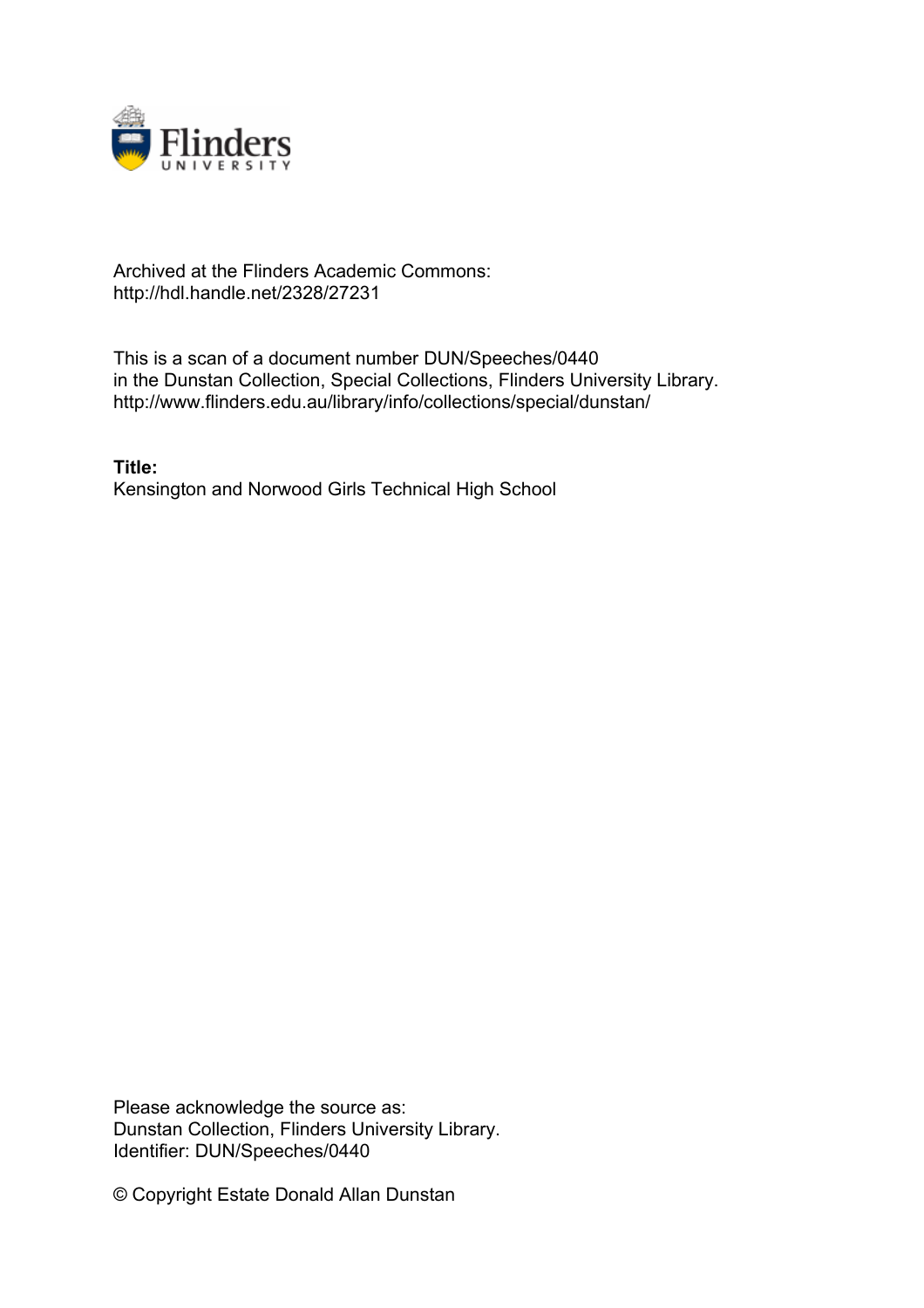## KENSINGTON AND NORWOOD GIRLS TECHNICAL HIGH SCHOOL.

 $\ell^-$ 

*iftfO* 

 $\mathcal{L}$ 

 $\mathbb{R}^N$  ,

 $\mathbf{r}$  . .

 $\mathbb{R}^3$  is the set of  $\mathbb{R}^3$ 

r"

 $\mathcal{V}_{\mathcal{C}}$  $\mathcal{L}^{\text{max}}_{\text{max}}$ 

• ' » :  $\mathbb{E}^*_{\mathbb{P}^*}$   $\rightarrow$   $\mathbb{P}^*$ 

 $\{\psi_{\alpha}\}_{\alpha=1}^N$ 

*A ' •'* • ,

 $\sum_{i=1}^{n}$ 

'''.<br>''''''

v.',;.. .'•

"I am delighted to have the privilege this evening of opening this beautiful new school. I feel a certain sense of pride of creation and ownership in this particular school. I have had the opportunity over many years of close association with Norwood Girls Technical High School-where I was on the Council until I became a Minister when it was no longer possible for me to sit on the Council, but my duties were then taken over completely without authority by another member of the family  $-$  my bull terrier attending the school on any occasion when she could get out and go down there, and I was accustomed to receiving rings from Miss Bartleet at frequent intervals informing me that Lucy was at the school paying avid attention to the Geography class - please would we come and get her. But the story of this new school goes back now some years. The site of the school at Osmond Terrace was gravely over-crowded through the mistake of putting the Technical school on to the site in the 1920's. This meant that there was a jumble of old buildings, inadequate playing space and no room to expand. Now, Norwood Girls Technical High School grew to such an extent that it overflowed into neighbouring Church halls and children had to cross the road outside school boundaries to attend classes. It was clear that some kind of replanning had to be done. The Kensington Girls Technical High School was opened in the old High School building on Beulah Road, but in my view it seemed to be quite illogical to establish two Girls Technical High Schools within a mile of one another which led to unnecessary duplication of staff and facilities and still left the situation at Osmond Terrace unsatisfactory. As a result, I proposed to the Department and to the Council and School Committee that an entirely new school should be established here at Beulah Road - a new three-storey building - and that the Norwood Girls Technical-High School should move to the Beulah

Dunstan Collection, Special Collections, Flinders University Library.